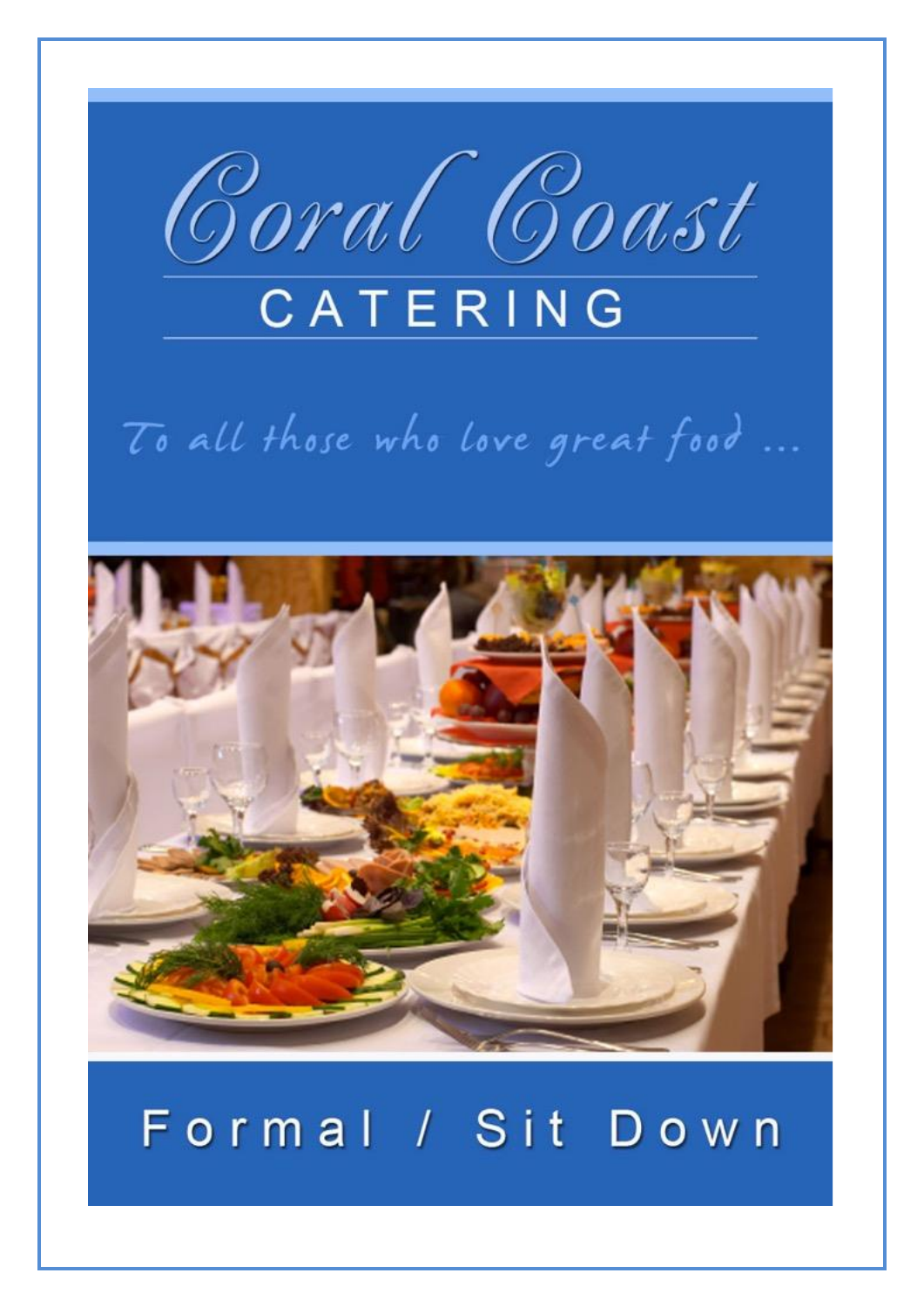

# **Formal**

The formal packages consist of three menus, the Deluxe, the Premium and the Platinum. If these menus do not cater to your needs, please do not hesitate to ask to speak to our chef and, like all our menus, we can design one to meet your requirements. We cater for all size functions starting with 30 guests.

These menus can be served to your guests alternative drop or banquette style, with three entrees and 3 mains served to the table for a self serve banquette.

Banquette style incurs a surcharge of 15%.

## **Packages**

# **Deluxe Package** *\$56.90 per person* Minimum 50 Guests

**Premium Package**

*\$65.90 per person* Minimum 40 Guests

**Platinum Package** *\$74.90 per person* Minimum 30 Guests

For your convenience, we also provide affordable beverage packages that can include alcohol, soft drinks and juices.

Children aged 5 to 10 eat half price and children under 5 eat free

#### **Service Options**

Our staff prepare and serve your meal on the day, allowing you the freedom to enjoy your special occasion with the knowledge that your guests are well looked after. If more than the minimum numbers are dining chefs are included in the price, for smaller functions Chefs are available for \$60 per hour. Waiting staff are charged in addition to the menu cost, the number required is dependent upon function size and the level of service required. Our staff are available to prepare and serve your buffet on the day, allowing you the freedom to enjoy your special occasion with the knowledge that your guests are well looked after. Depending upon numbers we will require chefs assistants for \$49 per hour and waiting staff are available for \$49 per hour. The number required is dependent upon function size and the level of service required. Cutlery and crockery hire is also available and can be combined with our mobilisation fee which is dependant upon location. We are able to offer drinks packages or BYO packages for private functions, please see our beverages menu.

#### **OUR PRICES ARE NEGOTIABLE FOR LARGE GROUPS ABOVE 150 GUESTS**



**-**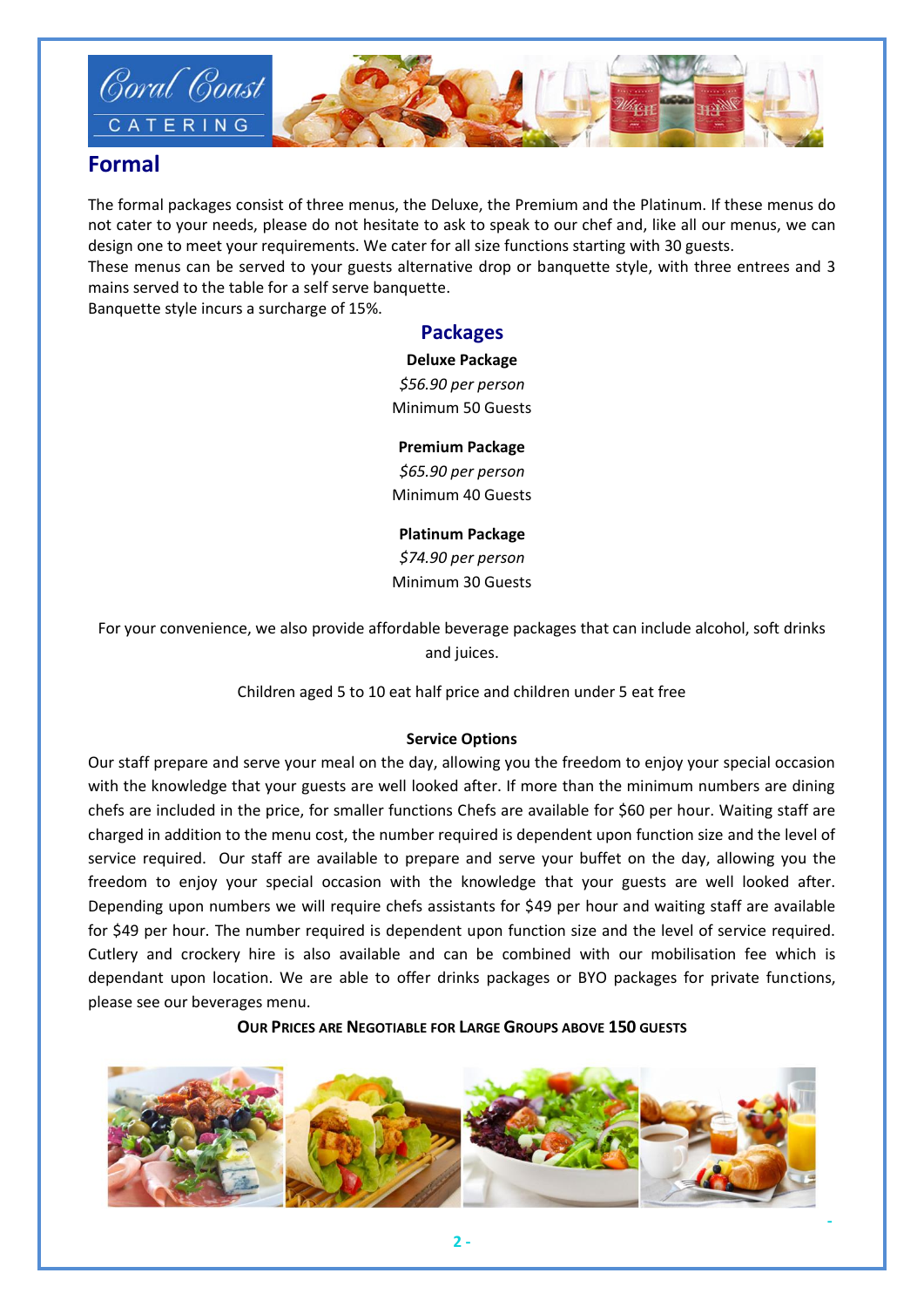



| <b>Formal</b><br><b>Deluxe Menu</b>                                 |                                                      |
|---------------------------------------------------------------------|------------------------------------------------------|
| \$56.90 per person – minimum 50 guests                              |                                                      |
| For alternative drop service choose two entree and two main courses |                                                      |
| Your choices are served with an accompanying selection of breads    |                                                      |
| <b>ENTRÉE</b>                                                       |                                                      |
| <b>Smoked Salmon Salad</b>                                          | <b>Chermoula Chicken Salad</b>                       |
| Smoked Salmon mixed with cream cheese, mesculin                     | A whole chicken is rubbed with Moroccan herbs and    |
| lettuce, Spanish onion, cherry tomatoes, guacamole,                 | spices and slow cooked. The meat is taken off the    |
| capers and champagne dressing.                                      | bone and tossed through a salad of Mescalin          |
|                                                                     | lettuce, Spanish onion, Cherry Tomatoes, cucumber    |
|                                                                     | and finished with a chermoula dressing.              |
|                                                                     |                                                      |
| Mushroom, Spinach & Feta Arancini balls                             | <b>Barramundi or Duck Spring Rolls</b>               |
| Risotto rice balls served with spicy Tomato dipping                 | Deep fried spring rolls with Thai paw paw salad and  |
| sauce & Aioli                                                       | dipping sauce                                        |
|                                                                     | <b>MAINS</b>                                         |
| <b>Reef Fish</b>                                                    | <b>Pork Belly</b>                                    |
| Grilled seasonal reef fish served on a bed of Bok                   | Twice cooked pork belly served crispy with bok       |
| Choy and roasted rosemary chat potatoes and a                       | choy, char sui and coriander sauce on jasmine rice.  |
| burre blanc sauce.                                                  |                                                      |
| <b>Rib Fillet</b>                                                   | <b>Filo Parcels</b>                                  |
| Rib Fillet of Tablelands grain fed yearling, cooked                 | Filo parcels filled with a Moroccan spiced chickpeas |

broccolini, sweet potato chips and red wine sauce

and vegetables, served with Tzatziki sauce and mango and paw paw relish.

**-**

# **DESSERT**

Petite portions of assorted cakes and slices

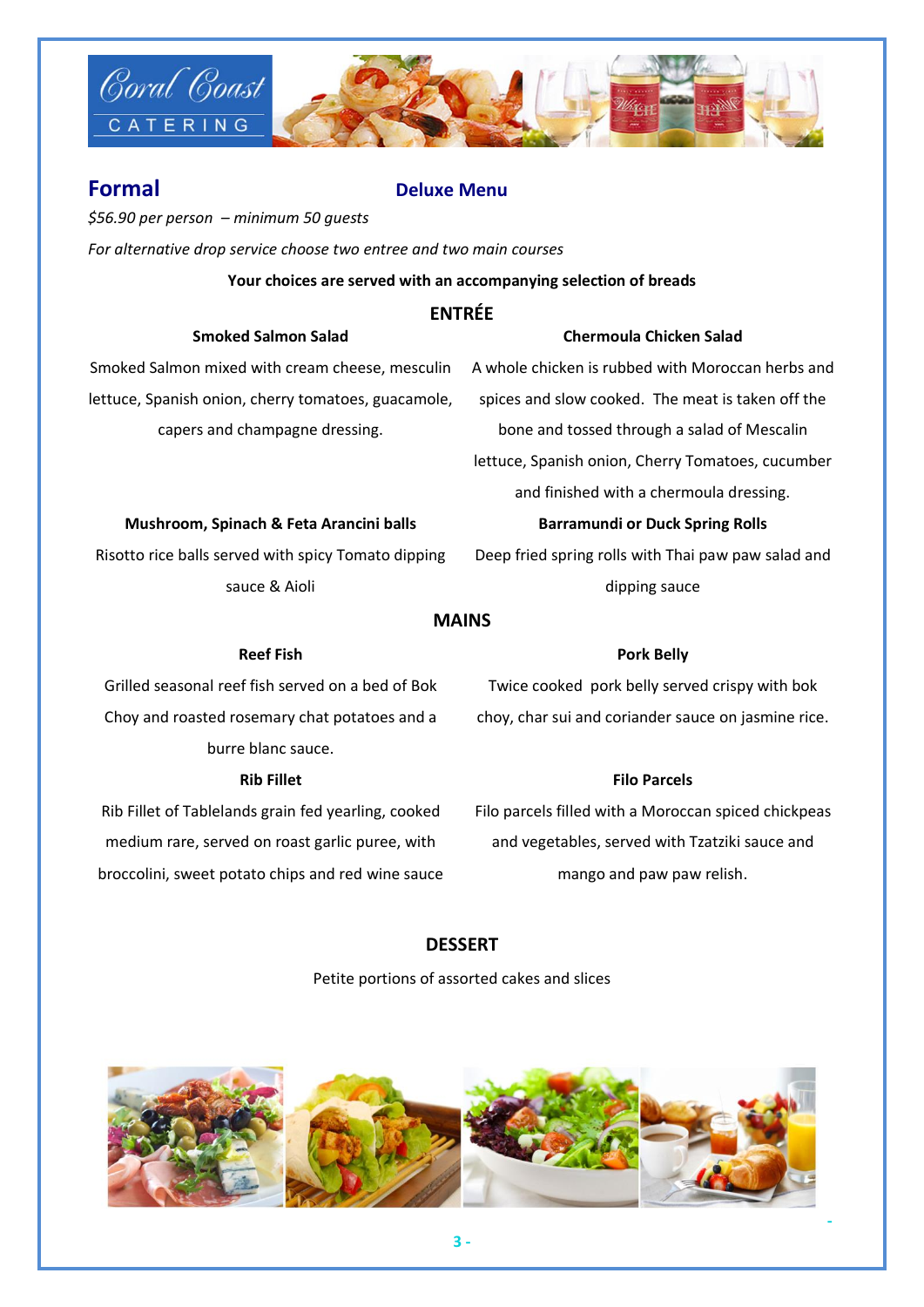

# **Formal Premium Menu**

*\$65.90 per person – minimum 40 guests*

*For alternative drop service choose two entree and two main courses*

# **APPETIZERS**

A choice of three items from our cocktail menu.

# **ENTRÉE**

## **Barramundi or Duck Spring Rolls**

Deep fried spring rolls with Thai paw paw salza salad and Nam Jim dipping sauce

#### **Vietnamese Duck salad**

Marinated duck strips tossed with fresh herb salad Toasted peanuts and Tum Yum Chilli lime dressing. Tablelands sirloin marinated with garlic ,ginger and chilli and served with lettuce, coriander, mint, Thai basil, beanshoots, carrot, cherry tomatoes , cucumber and finished with toasted peanuts , fried onions and drizzled with Thai sesame dressing **Fried Camembert**

**Thai beef salad**

Fried camembert cheese served with petite salad and cinnamon wild berry sauce.

# **MAINS**

#### **Your choices are served with an accompanying selection of breads**

#### **Barramundi**

## **Roast Pork**

Grilled Barramundi served on a bed of roasted rosemary chat potatoes, bok choy and a beurre blanc sauce.

#### **Filo Parcels**

Filo parcels filled with a Moroccan spiced chickpeas and vegetables, served with Tzatziki sauce and mango and paw paw relish.

Roast Pork stuffed and rolled with caramelised onions, ciabatta bread, thyme and caraway seeds, served on a bed of roasted garlic and potato puree and red wine jus. **Stuffed Chicken Breast**

Chicken breast stuffed with, Baby spinach, sun dried tomatoes, camembert wrapped in prosciutto, served on rosemary potatoes with seeded mustard cream sauce.

**-**

## **DESSERT**

Petite portions of assorted cakes and slices